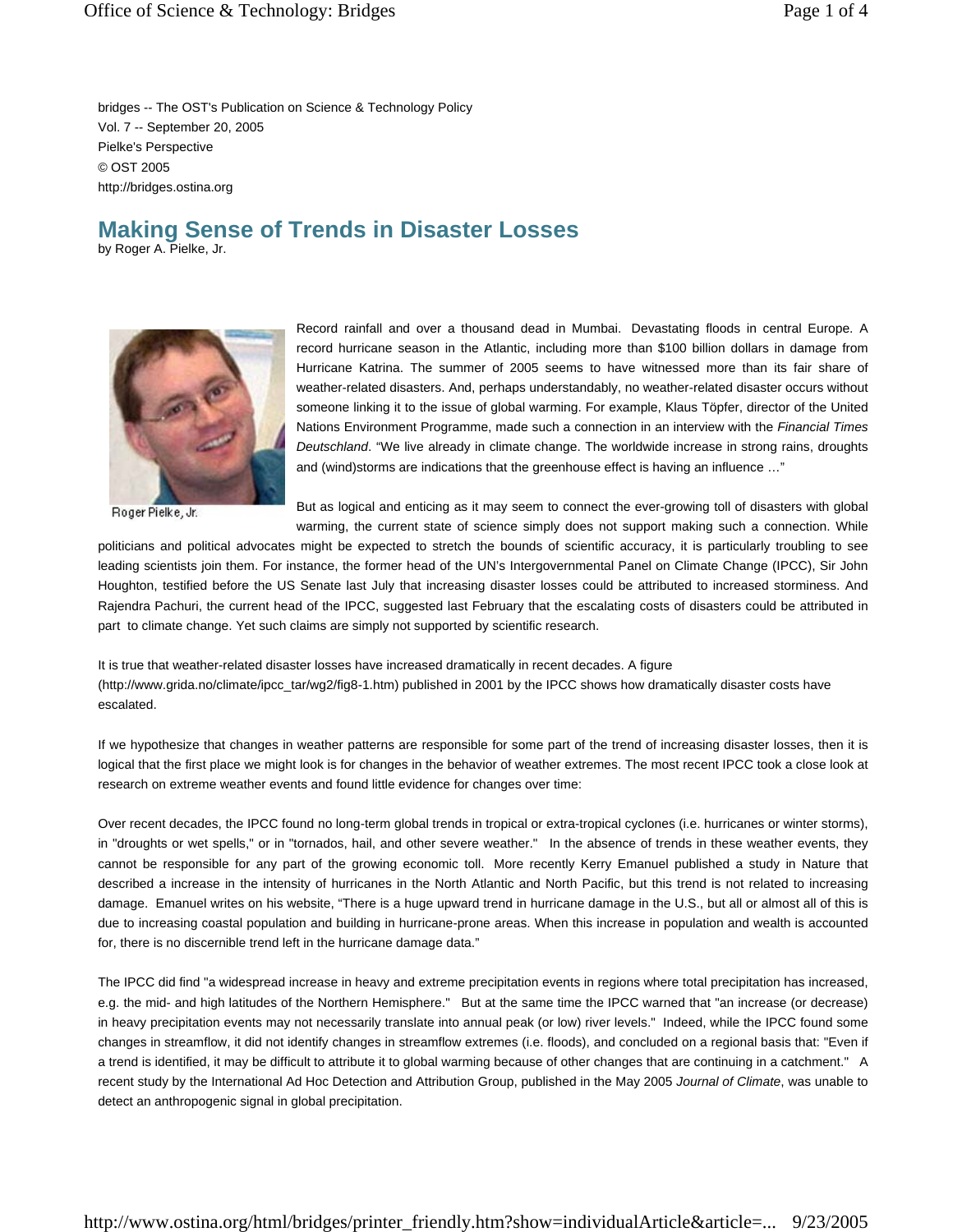These findings are consistent with research seeking to document a climate signal in a long-term record of flood damage, which has concluded that an increase in precipitation does indeed contribute to increasing flood damage, but the precise amount of this increase is small and difficult to identify in the context of the much larger effects of policy and the ever-growing societal vulnerability to flood damage.

While it is understandable why some advocacy groups might stretch the bounds of present scientific understandings to link recent disasters and climate change to advance a political agenda, why is it that many scientists, who should know better, make the same claims?

One important reason for some confusion among scientists stems from a claim made by the 2001 IPCC (by Working Group II) attributing some part of the trend of increasing disaster losses to changes in climate. Upon a closer look however the claim seems unfounded. The IPCC relies on a report published in 2000 by Munich Re that found that global disasters resulted in \$636 billion in losses in the 1990s compared with \$315 billion in the 1970s, after adjusting for changes in population and wealth. The Munich Re report concludes that disaster costs have increased by a factor of two (i.e. 636/315), independent of societal changes, and the IPCC suggests that climate change is responsible for the difference.

Methodologically, the calculation is suspect for a number of reasons. First, Munich Re provides neither their methods nor data. Second, Munich Re admits that data on changes in wealth are not available around the world and changes in GDP are not always a good proxy for data on wealth. Third, Munich Re's data apparently includes weather and non-weather events (e.g. it appears to also include earthquake damages).

But let's assume that all of the issues raised above can be overcome, and in the end there remains a 2-to-1 ratio. The fact is that the large decadal variability in disaster losses makes it quite dodgy to assert a trend by comparing two different ten-year periods over a period of 30 years. Let me illustrate this with an example from our database of hurricane losses. If we adjust the hurricane loss data, accounting for trends in population, wealth, and inflation, to 2004 values and then compare decades, we see some interesting things. First, the ratio of the 1990s: 1970s is quite similar to the Munich Re analysis, 2.1 (\$91B/\$43B). But if we look at other decadal comparisons, the picture looks quite different, 1990s:1940s = 1.0 (\$91B/\$90B) and 1990s:1920s = 0.6 (\$91B/\$154B). The bottom line is that the 2000 Munich Re analysis tells us nothing about attribution of the causes for increasing disasters, yet its results were used by the IPCC to suggest otherwise.

Our group at the University of Colorado has partnered with Munich Re to hold a workshop in 2006 which will discuss and debate the attribution of recent trends in disaster losses, and work towards a rigorous, scientific consensus on this subject. I am quite impressed by Munich Re's commitment to rigorous research. With further research we may yet identify a climate change signal in disaster losses.

As Hans von Storch and Nico Stehr wrote earlier this year in *Der Spiegel*, when scientists invoke unsubstantiated claims to support a political agenda, it creates fodder for obstructionists to action on climate, and misleads the public and policy makers. There are good reasons for more substantial action on energy policies, particularly in the United States; and there are good reasons for concern about the growing toll of disaster losses around the world. But suggestions that the escalating disaster losses should motivate action on energy policy are not grounded in science, and cannot be an effective approach to disaster management. If you think that the recent trend of increasing disasters is a result of climate change, take a closer look at the available science because the connection has yet to be proved.

*Roger Pielke, Jr. serves as director of the Center for Science and Technology Policy Research. He has been on the faculty of the University of Colorado since 2001 and is a professor in the Environmental Studies Program and a fellow of the Cooperative Institute for Research in the Environmental Sciences (CIRES).*